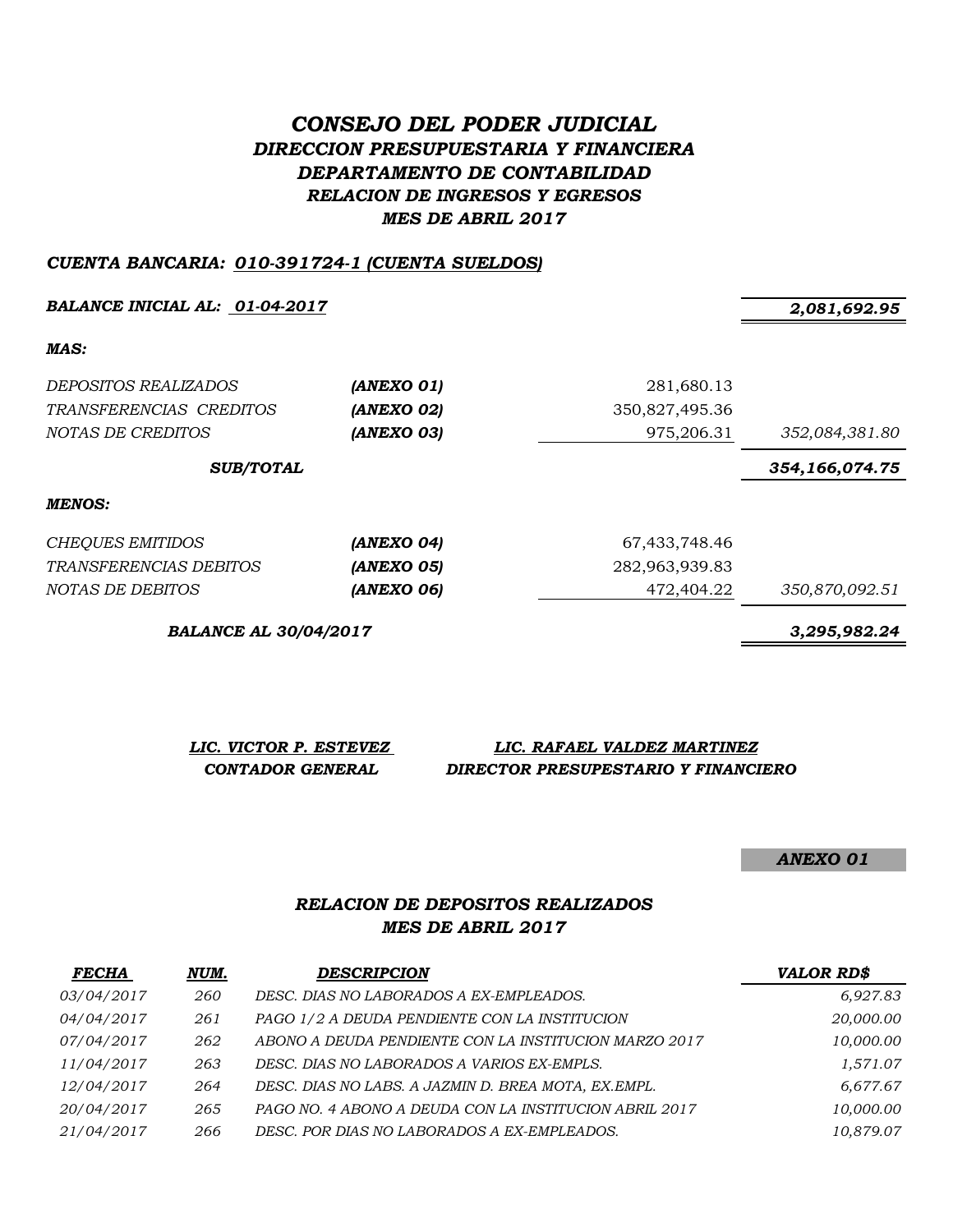|            |     | TOTAL RD\$                                            | 281,680.13 |
|------------|-----|-------------------------------------------------------|------------|
| 28/04/2017 | 269 | DESC. DIAS NO LABORADOS Y BONO VAC. A EX-EMPLS.       | 40,411.06  |
| 28/04/2017 | 268 | DESC. VARIOS NOMINAS MES DE ABRIL/2017                | 107,169.24 |
| 26/04/2017 | 267 | DESC. BONO VACACIONAL Y DIAS NO LABORADOS A EX-EMPLS. | 68,044.19  |

*ANEXO 02*

#### *RELACION DE TRANSFERENCIAS CREDITOS MES DE ABRIL 2017*

| <b>FECHA</b> | NUM. | <b>DESCRIPCION</b>                                | VALOR RD\$     |
|--------------|------|---------------------------------------------------|----------------|
| 18/04/2017   | 99   | REEMB SUELDOS/BONO VAC EMPL COOPNASEJU MARZO 2017 | 184,400.26     |
| 19/04/2017   | 100  | TRANSF. DE FONDO DE LA CUENTA OPERACIONES         | 350,643,095.10 |
|              |      | TOTAL RD\$                                        | 350,827,495.36 |

*ANEXO 03*

# *RELACION NOTAS DE CREDITOS MES DE ABRIL 2017*

| <b>FECHA</b>      | NUM. | DESCRIPCION                                           | <b>VALOR RD\$</b> |
|-------------------|------|-------------------------------------------------------|-------------------|
| <i>20/04/2017</i> | 791  | REINTEGRO CHO97593                                    | 32,440.83         |
| 25/04/2017        | 792  | REINTEGRO CHO105581                                   | 20,190.51         |
| 25/04/2017        | 793  | REINTEGRO CHO106192                                   | 5,200.00          |
| 25/04/2017        | 794  | REINTEGRO CHO105925                                   | 18,000.00         |
| 25/04/2017        | 795  | REINTEGRO CHO107274                                   | 18,000.00         |
| 25/04/2017        | 796  | REINTEGRO CHO107537                                   | 5,200.00          |
| 25/04/2017        | 797  | REINTEGRO CHO108895                                   | 5,200.00          |
| 25/04/2017        | 798  | REINTEGRO CHO108633                                   | 18,000.00         |
| 28/04/2017        | 799  | REINTEGRO CHO110070                                   | 4,766.67          |
| 30/04/2017        | 800  | RETENCION EMPL. EXCL. NOM BONO VACACIONAL ABRIL 2017. | 92,417.14         |
| 30/04/2017        | 801  | EMPLEADOS EXCL NOMINA ELECTRONICA ABRIL 2017.         | 413,735.02        |
| 30/04/2017        | 802  | PAGO MILITARES NOMINA ELECTRONICA ABRIL 2017.         | 335,812.76        |
| 30/04/2017        | 803  | REINTEGRO CHQ98799, POR CADUCIDAD                     | 2,243.38          |
| 30/04/2017        | 804  | REINTEGRO CHQ98105, POR CADUCIDAD                     | 4,000.00          |
|                   |      | TOTAL RD\$                                            | 975,206.31        |

#### *ANEXO 04*

# *RELACION DE CHEQUES EMITIDOS MES DE ABRIL 2017*

*FECHA NUM. BENEFICIARIO VALOR RD\$*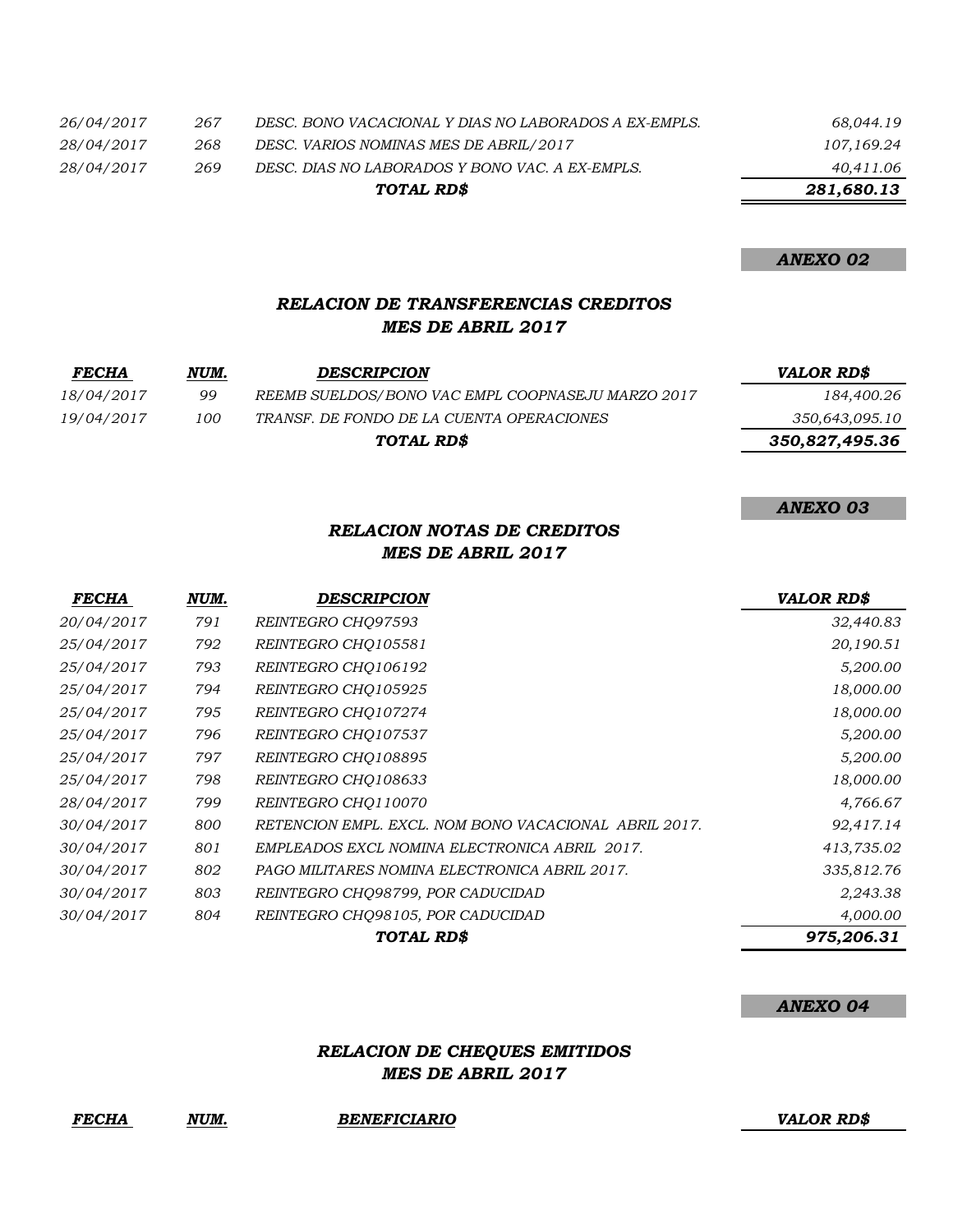| 11/04/2017 | 109776 | AMARILIS GRULLON REYNOSO         | 13,460.35  |
|------------|--------|----------------------------------|------------|
| 11/04/2017 | 109777 | COLECTOR DE IMPUESTOS INTERNOS   | 8,239.31   |
| 11/04/2017 | 109778 | COLECTOR DE IMPUESTOS INTERNOS   | 14,307.87  |
| 11/04/2017 | 109779 | CONSEJO DEL PODER JUDICIAL       | 6,677.67   |
| 11/04/2017 | 109780 | DILCIA C. GARCIA                 | 35,994.83  |
| 11/04/2017 | 109781 | CLARIVEL GARCIA HERNANDEZ        | 18,514.66  |
| 11/04/2017 | 109782 | PEDRO L. SANCHEZ GUERRERO        | 24,248.15  |
| 19/04/2017 | 109783 | MARIANO GERMAN MEJIA             | 296,917.14 |
| 19/04/2017 | 109784 | DULCE M. RODRIGUEZ BLANCO        | 286,362.75 |
| 19/04/2017 | 109785 | JOSE A. CRUCETA ALMANZAR         | 262,980.68 |
| 19/04/2017 | 109786 | FRANCISCO ANT. JEREZ MENA        | 284,394.00 |
| 19/04/2017 | 109787 | EDGARDO HERNANDEZ MEJIA          | 266,262.75 |
| 19/04/2017 | 109788 | SARA I. HENRIQUEZ MARIN          | 242,500.11 |
| 19/04/2017 | 109789 | ROBERT C. PLACENCIA ALVAREZ      | 286,362.75 |
| 19/04/2017 | 109790 | VICTOR J. CASTELLANOS ESTRELLA   | 236,200.79 |
| 19/04/2017 | 109791 | RHINA MONTILLA BRITO             | 7,523.47   |
| 19/04/2017 | 109792 | ARIEL A. VOLQUEZ MATOS           | 9,436.97   |
| 19/04/2017 | 109793 | GLORIA A. QUERO CABRERA          | 8,667.32   |
| 19/04/2017 | 109794 | NORA A. SOSA MARTINEZ            | 7,363.48   |
| 19/04/2017 | 109795 | SONIA CORADIN                    | 6,018.18   |
| 19/04/2017 | 109796 | CARLOS FLORES DE JESUS           | 19,903.10  |
| 19/04/2017 | 109797 | LILIAN M. DIAZ GIL               | 7,682.27   |
| 19/04/2017 | 109798 | LOURDES M. LORA MEJIA            | 24,152.04  |
| 19/04/2017 | 109799 | ROSA REYNOSO                     | 6,018.18   |
| 19/04/2017 | 109800 | SENOVIA ARIAS                    | 6,018.18   |
| 19/04/2017 | 109801 | RAMONA DIAZ                      | 6,018.18   |
| 19/04/2017 | 109802 | MARIA M. PIMENTEL FABIAN         | 6,018.18   |
| 19/04/2017 | 109803 | LUZ DEL C. MONTANO               | 6,018.18   |
| 19/04/2017 | 109804 | ELIGIA DE LA CRUZ                | 4,933.66   |
| 19/04/2017 | 109805 | OLGA M. ROSARIO V.               | 4,404.48   |
| 19/04/2017 | 109806 | IRIS RODRIGUEZ P.                | 6,018.18   |
| 19/04/2017 | 109807 | CARMEN POLANCO                   | 6,018.18   |
| 19/04/2017 | 109808 | ANA FCA. FELIZ SANCHEZ           | 6,018.18   |
| 19/04/2017 | 109809 | ALTAGRACIA A. RODRIGUEZ VICTORIA | 6,018.18   |
| 19/04/2017 | 109810 | MILTA ANT. RODRIGUEZ SANTOS      | 6,018.18   |
| 19/04/2017 | 109811 | OLGA E. DIAZ DIAZ                | 6,018.18   |
| 19/04/2017 | 109812 | JOSEFA R. BLANCO                 | 6,018.18   |
| 19/04/2017 | 109813 | MARIA DEL R. CUELLO PARADIS      | 19,287.01  |
| 19/04/2017 | 109814 | MELBA FCA. HENRIQUEZ GUZMAN      | 6,018.18   |
| 19/04/2017 | 109815 | ESTHER M. AMOR PEÑA              | 6,018.18   |
| 19/04/2017 | 109816 | FRANCIA C. MARTINEZ DRULLARD     | 21,441.25  |
| 19/04/2017 | 109817 | AMELIA DEL ORBE PEÑA             | 3,054.30   |
| 19/04/2017 | 109818 | <b>BIENVENIDA BELLIARD</b>       | 36,119.77  |
| 19/04/2017 | 109819 | PACO PEREZ REYES                 | 6,018.18   |
| 19/04/2017 | 109820 | ROSA J. DE LOS SANTOS G.         | 6,018.18   |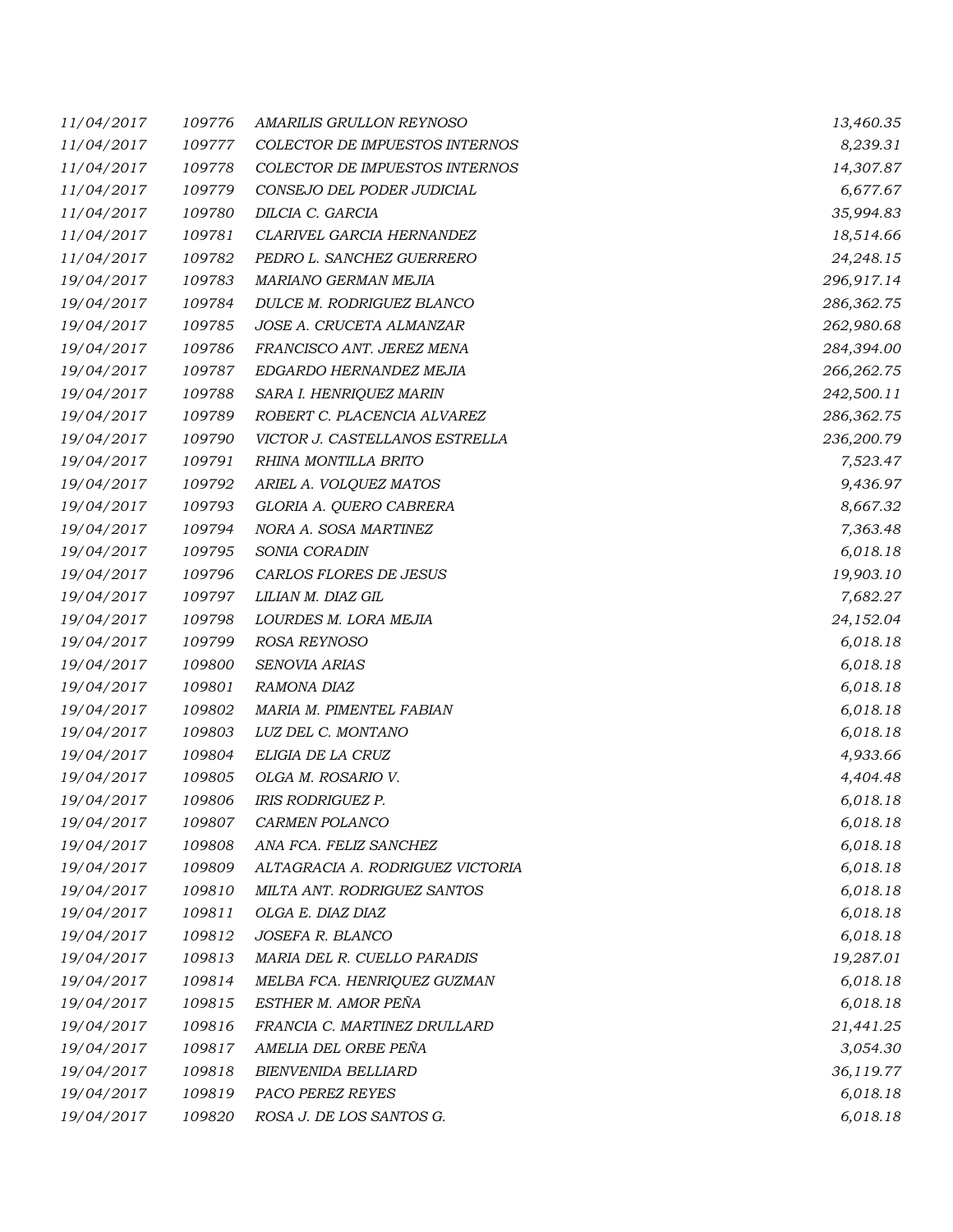| 19/04/2017 | 109821 | CARMEN L. PERALTA CASTELLANOS        | 6,018.18  |
|------------|--------|--------------------------------------|-----------|
| 19/04/2017 | 109822 | FIDIAS GONZALEZ VICIOSO              | 5,418.18  |
| 19/04/2017 | 109823 | ISABEL E. DE LOS SANTOS GOMEZ        | 6,018.18  |
| 19/04/2017 | 109824 | LUIS E. MOREL POUERIE                | 36,642.28 |
| 19/04/2017 | 109825 | YOLANDA E. DE WINDT DE GAUTREAU      | 12,993.40 |
| 19/04/2017 | 109826 | SENAIDA A. ALVAREZ PEREZ             | 6,018.18  |
| 19/04/2017 | 109827 | YDALIA PORTORREAL                    | 6,018.18  |
| 19/04/2017 | 109828 | MARTA N. MONTAS RAMIREZ              | 6,018.18  |
| 19/04/2017 | 109829 | HILDA CARRASCO PEREZ                 | 6,018.18  |
| 19/04/2017 | 109830 | LUZ M. DEL CARMEN RODRIGUEZ GAUTREAU | 6,018.18  |
| 19/04/2017 | 109831 | CRISTINO RODRIGUEZ                   | 6,018.18  |
| 19/04/2017 | 109832 | MAXIMO S. ROSARIO RODRIGUEZ          | 6,018.18  |
| 19/04/2017 | 109833 | RAFAEL CONTRERAS CONTRERAS           | 6,018.18  |
| 19/04/2017 | 109834 | VIRGINIA SUERO ESPINAL               | 3,853.36  |
| 19/04/2017 | 109835 | JOSEFA A. CUESTA DE MAÑON            | 6,929.81  |
| 19/04/2017 | 109836 | ANA M. BAUTISTA                      | 6,018.18  |
| 19/04/2017 | 109837 | MIRELLA DE LA ROSA DOMINGUEZ         | 6,018.18  |
| 19/04/2017 | 109838 | DORA H. STERLING VAZQUEZ             | 6,018.18  |
| 19/04/2017 | 109839 | FELIX R. CUEVAS RUFINO               | 1,003.03  |
| 19/04/2017 | 109840 | JOSEFINA SUAZO ABREU                 | 32,621.32 |
| 19/04/2017 | 109841 | ALTAGRACIA A. GIL NOBLE              | 6,018.18  |
| 19/04/2017 | 109842 | RAFAELA DE JS. PEÑA LORA             | 3,086.66  |
| 19/04/2017 | 109843 | BRIGIDA FELIZ VDA. OZUNA             | 6,018.18  |
| 19/04/2017 | 109844 | <b>LEON FLORES</b>                   | 32,440.83 |
| 19/04/2017 | 109845 | MARIA A. PAULINO MARTE               | 6,018.18  |
| 19/04/2017 | 109846 | CESAR A. VALLEJO NICOLAS             | 3,702.57  |
| 19/04/2017 | 109847 | LUCIA M. REYES PEREZ                 | 17,301.77 |
| 19/04/2017 | 109848 | <b>MERCEDES HIRALDO</b>              | 6,018.18  |
| 19/04/2017 | 109849 | RAMONA FLORES DE MATOS               | 5,143.18  |
| 19/04/2017 | 109850 | ELOISA NUÑEZ DE GONZALEZ             | 11,519.20 |
| 19/04/2017 | 109851 | MIREYA CAPELLAN A.                   | 6,018.18  |
| 19/04/2017 | 109852 | LUZ DEL C. SANCHEZ CALDERON          | 6,018.18  |
| 19/04/2017 | 109853 | <b>INES MDES. REYES CABRERA</b>      | 5,518.18  |
| 19/04/2017 | 109854 | SILVESTRE COCO                       | 5,029.71  |
| 19/04/2017 | 109855 | ELISA VIVIECA                        | 6,018.18  |
| 19/04/2017 | 109856 | TERESA MORA DE LA ROSA               | 6,018.18  |
| 19/04/2017 | 109857 | PEDRO A. FERNANDEZ SALCEDO           | 37,938.19 |
| 19/04/2017 | 109858 | RAFAEL A. RODRIGUEZ GONZALEZ         | 27,900.61 |
| 19/04/2017 | 109859 | AFRICA E. SANTOS GUZMAN              | 6,018.18  |
| 19/04/2017 | 109860 | MILEDYS S. SOSA R.                   | 27,533.27 |
| 19/04/2017 | 109861 | MARCIANA ALT. RAMIREZ CORONA         | 20,341.25 |
| 19/04/2017 | 109862 | DAYSI R. VASQUEZ CRUZ                | 6,018.18  |
| 19/04/2017 | 109863 | CARMEN DE LOS A. LUCIANO GARCIA      | 5,518.18  |
| 19/04/2017 | 109864 | NEREYDA E. JAQUEZ LOZANO             | 6,018.18  |
| 19/04/2017 | 109865 | CARMEN L. SANTOS PIMENTEL            | 6,018.18  |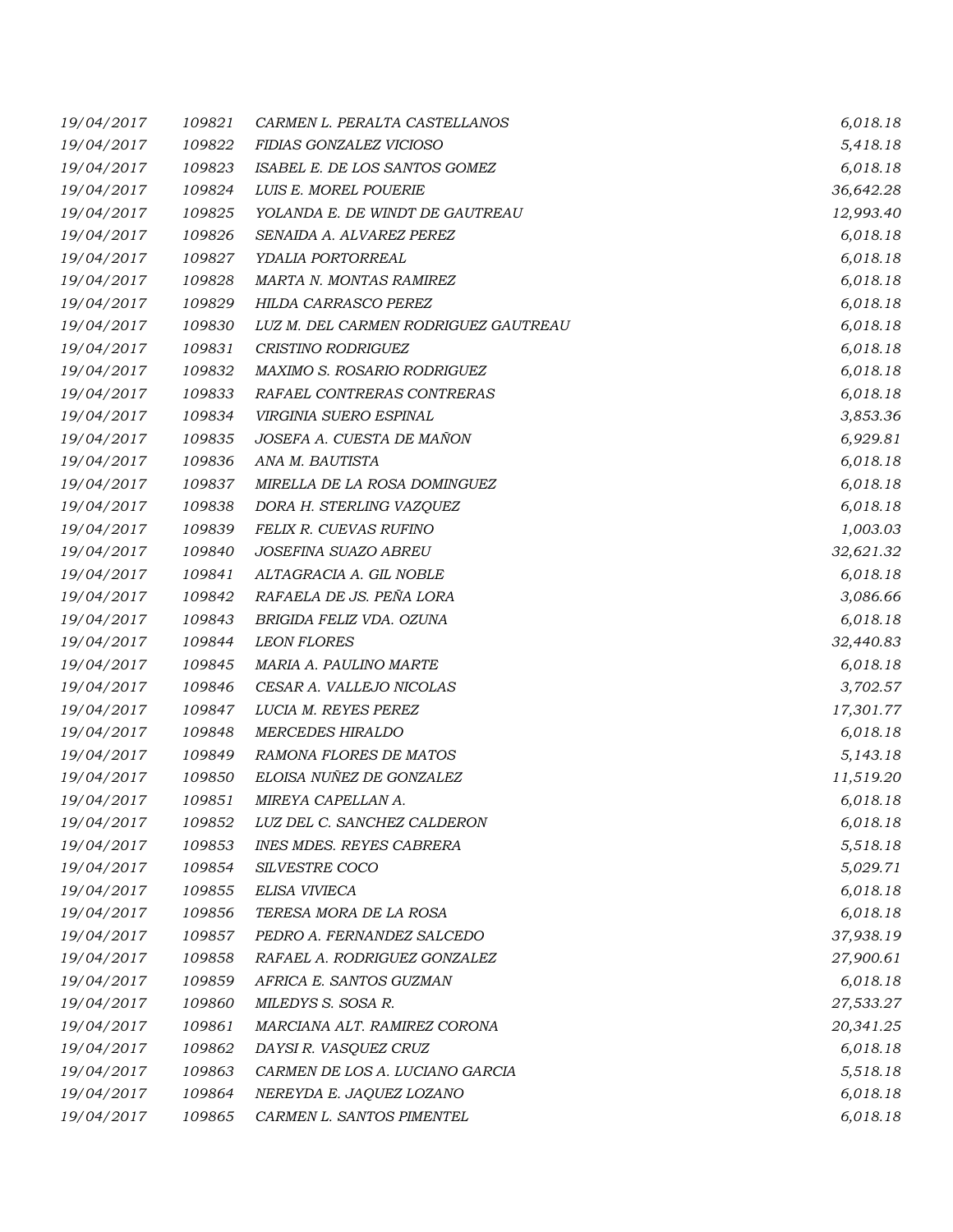| 19/04/2017 | 109866 | AMERICA G. ESPINAL HUED              | 6,018.18  |
|------------|--------|--------------------------------------|-----------|
| 19/04/2017 | 109867 | RAMON ANT. CARABALLO ABREU           | 6,018.18  |
| 19/04/2017 | 109868 | CARLOS D. GARCIA GARCIA              | 6,018.18  |
| 19/04/2017 | 109869 | DULCE M. ESTEVEZ                     | 6,018.18  |
| 19/04/2017 | 109870 | MARIA DE LA C. CANELA CANELA         | 3,623.78  |
| 19/04/2017 | 109871 | FRANCISCO J. NUÑEZ GOMEZ             | 37,742.61 |
| 19/04/2017 | 109872 | MARIA G. DALMASI LORA                | 6,018.18  |
| 19/04/2017 | 109873 | CARMEN L. EDUARDO ICIANO             | 6,018.18  |
| 19/04/2017 | 109874 | CARMEN Y. COSME GUTIERREZ            | 3,498.67  |
| 19/04/2017 | 109875 | FRANCISCA R. PEREZ PEÑA              | 6,018.18  |
| 19/04/2017 | 109876 | ADRIANO GONZALEZ PANTALEON           | 4,587.57  |
| 19/04/2017 | 109877 | ANA J. LOPEZ GERMOSEN                | 6,018.18  |
| 19/04/2017 | 109878 | ROSAURA JULIA JIMENEZ DAJER DE LOPEZ | 26,372.75 |
| 19/04/2017 | 109879 | RAMONA DE JESUS ROSARIO              | 6,018.18  |
| 19/04/2017 | 109880 | MARIA A. CASTRO AGRAMONTE            | 6,018.18  |
| 19/04/2017 | 109881 | <b>AGUSTINA MARTE</b>                | 3,096.70  |
| 19/04/2017 | 109882 | EURIPIDES A. GARCIA GARCIA           | 36,436.81 |
| 19/04/2017 | 109883 | GENOVEVA I. ROSARIO                  | 6,018.18  |
| 19/04/2017 | 109884 | MARIA A. HONRADO BADIA               | 6,018.18  |
| 19/04/2017 | 109885 | MARIA ALT. RAMOS GARCIA              | 6,018.18  |
| 19/04/2017 | 109886 | JUAN ANT. SANCHEZ VILLA              | 3,763.09  |
| 19/04/2017 | 109887 | RAMONA JIMENEZ LIZARDO               | 6,018.18  |
| 19/04/2017 | 109888 | JOSEFA ALT. MEJIA MIESES             | 6,018.18  |
| 19/04/2017 | 109889 | ROSA PAREDES GARCIA                  | 6,018.18  |
| 19/04/2017 | 109890 | <b>GUARIONEX BRITO TAVERAS</b>       | 6,018.18  |
| 19/04/2017 | 109891 | PEDRO HERNANDEZ CRUCEY               | 6,018.18  |
| 19/04/2017 | 109892 | JUANA TRAVIESO VASQUEZ               | 6,018.18  |
| 19/04/2017 | 109893 | ROSA DOMINGUEZ                       | 6,018.18  |
| 19/04/2017 | 109894 | JUAN SEBASTIAN RODRIGUEZ             | 6,018.18  |
| 19/04/2017 | 109895 | AMELIA VALDEZ M.                     | 6,018.18  |
| 19/04/2017 | 109896 | VALENTIN SUAREZ G.                   | 6,018.18  |
| 19/04/2017 | 109897 | CAROLINA A. VICTORIA                 | 6,018.18  |
| 19/04/2017 | 109898 | FRANCISCA A. TEJADA                  | 6,018.18  |
| 19/04/2017 | 109899 | LOURDES M. NUÑEZ ROSARIO             | 6,018.18  |
| 19/04/2017 | 109900 | JOSE P. FLORES M.                    | 9,861.46  |
| 19/04/2017 | 109901 | GREGORIO ARIAS CARRASCO              | 21,709.26 |
| 19/04/2017 | 109902 | DAVID A. FELIZ FELIZ                 | 6,018.18  |
| 19/04/2017 | 109903 | MERCEDES SEGURA CUEVAS               | 2,997.94  |
| 19/04/2017 | 109904 | NERY MEDINA DIAZ                     | 3,968.18  |
| 19/04/2017 | 109905 | MIGUELINA PEÑA MENDEZ                | 4,589.45  |
| 19/04/2017 | 109906 | DOMINGO GUZMAN MORETA FELIZ          | 3,009.09  |
| 19/04/2017 | 109907 | RICHARDIN DE J. DOTEL                | 7,490.44  |
| 19/04/2017 | 109908 | EUDES M. ENCARNACION FELIZ           | 6,018.18  |
| 19/04/2017 | 109909 | NEREIDA FLORIAN SANTANA              | 6,018.18  |
| 19/04/2017 | 109910 | SERGIO OLIVERO FELIZ                 | 7,453.56  |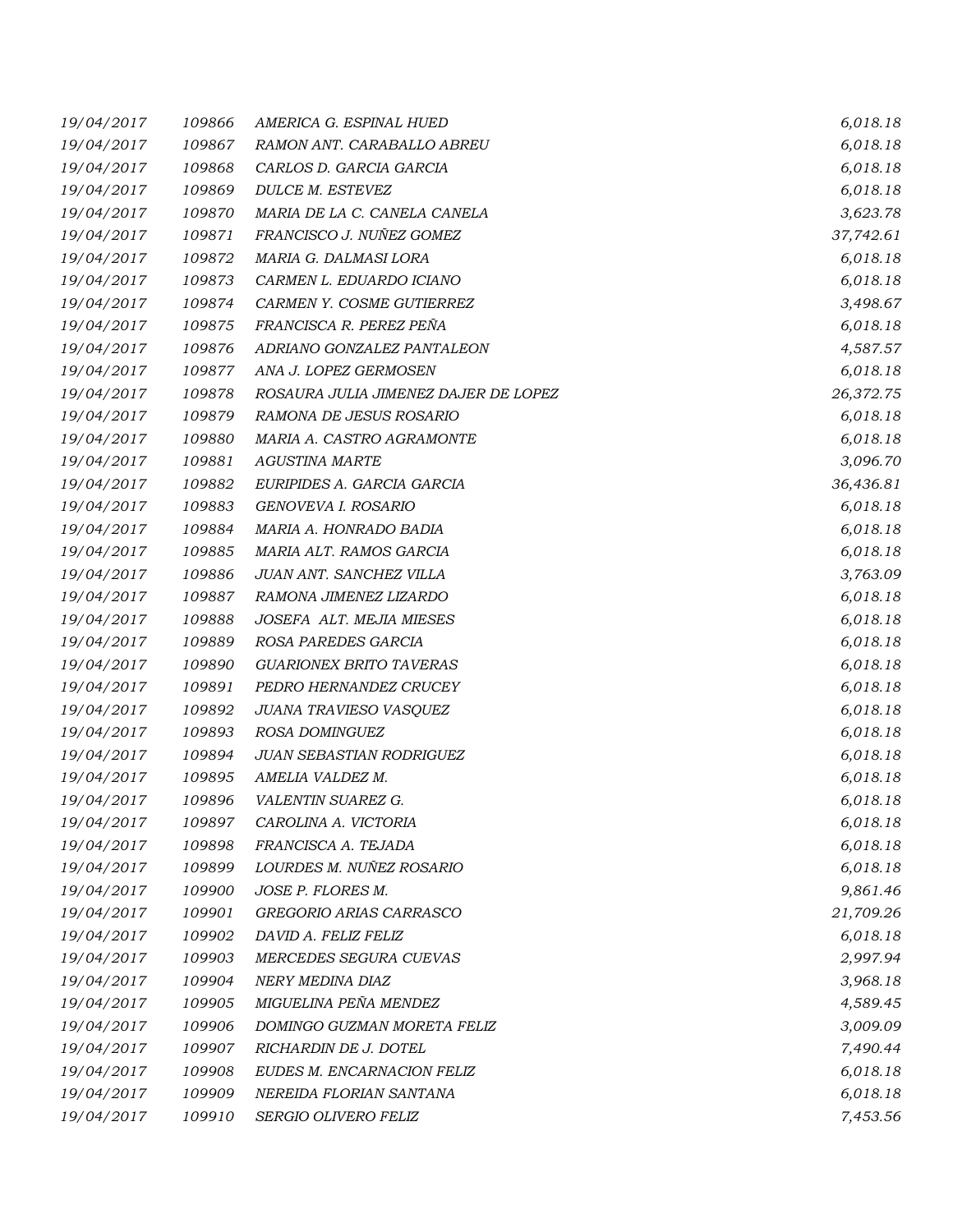| 19/04/2017 | 109911 | ROSAURA FERRERAS FERRERAS               | 6,018.18  |
|------------|--------|-----------------------------------------|-----------|
| 19/04/2017 | 109912 | NURIS M. NOVAS MATOS                    | 5,292.18  |
| 19/04/2017 | 109913 | MIGUEL MEDINA PEREZ                     | 12,252.15 |
| 19/04/2017 | 109914 | LIVIO G. RIVAS                          | 6,018.18  |
| 19/04/2017 | 109915 | ISMAEL PEÑA                             | 10,720.63 |
| 19/04/2017 | 109916 | BIENVENIDA VELOZ                        | 6,018.18  |
| 19/04/2017 | 109917 | EUGENIA PEREZ SANTANA                   | 5,359.88  |
| 19/04/2017 | 109918 | PEDRO REYES MEDINA                      | 5,718.18  |
| 19/04/2017 | 109919 | FELICIA CUEVAS CARVAJAL                 | 3,696.13  |
| 19/04/2017 | 109920 | <b>JUSTO FERRERAS PEREZ</b>             | 6,018.18  |
| 19/04/2017 | 109921 | VICTOR R. CONCEPCION ROMERO             | 6,018.18  |
| 19/04/2017 | 109922 | ADELFA A. HERRERA TERRERO               | 6,018.18  |
| 19/04/2017 | 109923 | <b>JULIO H. HERRERA MATOS</b>           | 1,103.33  |
| 19/04/2017 | 109924 | SENEO MONTERO MONTAS                    | 3,753.86  |
| 19/04/2017 | 109925 | XIOMARA A. MONTERO JIMENEZ              | 5,534.11  |
| 19/04/2017 | 109926 | RAMON A. MORETA                         | 5,618.18  |
| 19/04/2017 | 109927 | SIMONA FAMILIA ZABALA                   | 3,520.17  |
| 19/04/2017 | 109928 | VENECIA RUIZ MATEO                      | 5,518.18  |
| 19/04/2017 | 109929 | AUGUSTO E. OVIEDO PEÑA                  | 10,120.63 |
| 19/04/2017 | 109930 | ANERTA ALT. RODRIGUEZ                   | 32,683.32 |
| 19/04/2017 | 109931 | RAMON A. GUTIERREZ GARCIA               | 6,018.18  |
| 19/04/2017 | 109932 | JUAN DE LA C. TEJEDA ACOSTA             | 10,020.54 |
| 19/04/2017 | 109933 | JUANA LUCIA A. SANCHEZ G.               | 6,018.18  |
| 19/04/2017 | 109934 | ANTHIA M. REYES JIMENEZ                 | 5,376.89  |
| 19/04/2017 | 109935 | MANUEL E. SOSA CRUZ                     | 5,518.18  |
| 19/04/2017 | 109936 | DANIEL MEDINA BELLIARD                  | 6,018.18  |
| 19/04/2017 | 109937 | LUCILA NUÑEZ CASTRO                     | 6,018.18  |
| 19/04/2017 | 109938 | ANA M. BAEZ ROSARIO                     | 6,018.18  |
| 19/04/2017 | 109939 | RAMONA REYES CARRASCO                   | 6,018.18  |
| 19/04/2017 | 109940 | ELBA H. VARGAS FRIAS                    | 6,018.18  |
| 19/04/2017 | 109941 | EVARISTO JIMENEZ FIGUEREO               | 10,720.63 |
| 19/04/2017 | 109942 | GUARINA E. MERCEDES HERNANDEZ FERDINARD | 6,018.18  |
| 19/04/2017 | 109943 | LUIS J. BOURGET FROMETA                 | 38,387.50 |
| 19/04/2017 | 109944 | RUTH MONTALVO FRANCISCO                 | 29,497.03 |
| 19/04/2017 | 109945 | ROSARIO N. ARIAS GERMAN                 | 6,018.18  |
| 19/04/2017 | 109946 | ELIDA E. SANCHEZ NINA                   | 16,855.44 |
| 19/04/2017 | 109947 | ENEIDA DOMINGUEZ                        | 6,018.18  |
| 19/04/2017 | 109948 | JOSEFINA GURIDIS POZO                   | 6,018.18  |
| 19/04/2017 | 109949 | ALTAGRACIA M. PLACENCIO FORTUNA         | 6,018.18  |
| 19/04/2017 | 109950 | ARGENTINA ORTIZ PERDOMO                 | 3,513.81  |
| 19/04/2017 | 109951 | CARMELA MATOS TEJEDA                    | 6,018.18  |
| 19/04/2017 | 109952 | MARIA SEVERINO DE LEON                  | 6,018.18  |
| 19/04/2017 | 109953 | JULIANA PINEDA                          | 6,018.18  |
| 19/04/2017 | 109954 | MANUEL A. LEMONIER JIMENEZ              | 311.88    |
| 19/04/2017 | 109955 | MARITZA MEJIA DUVERGE                   | 5,518.18  |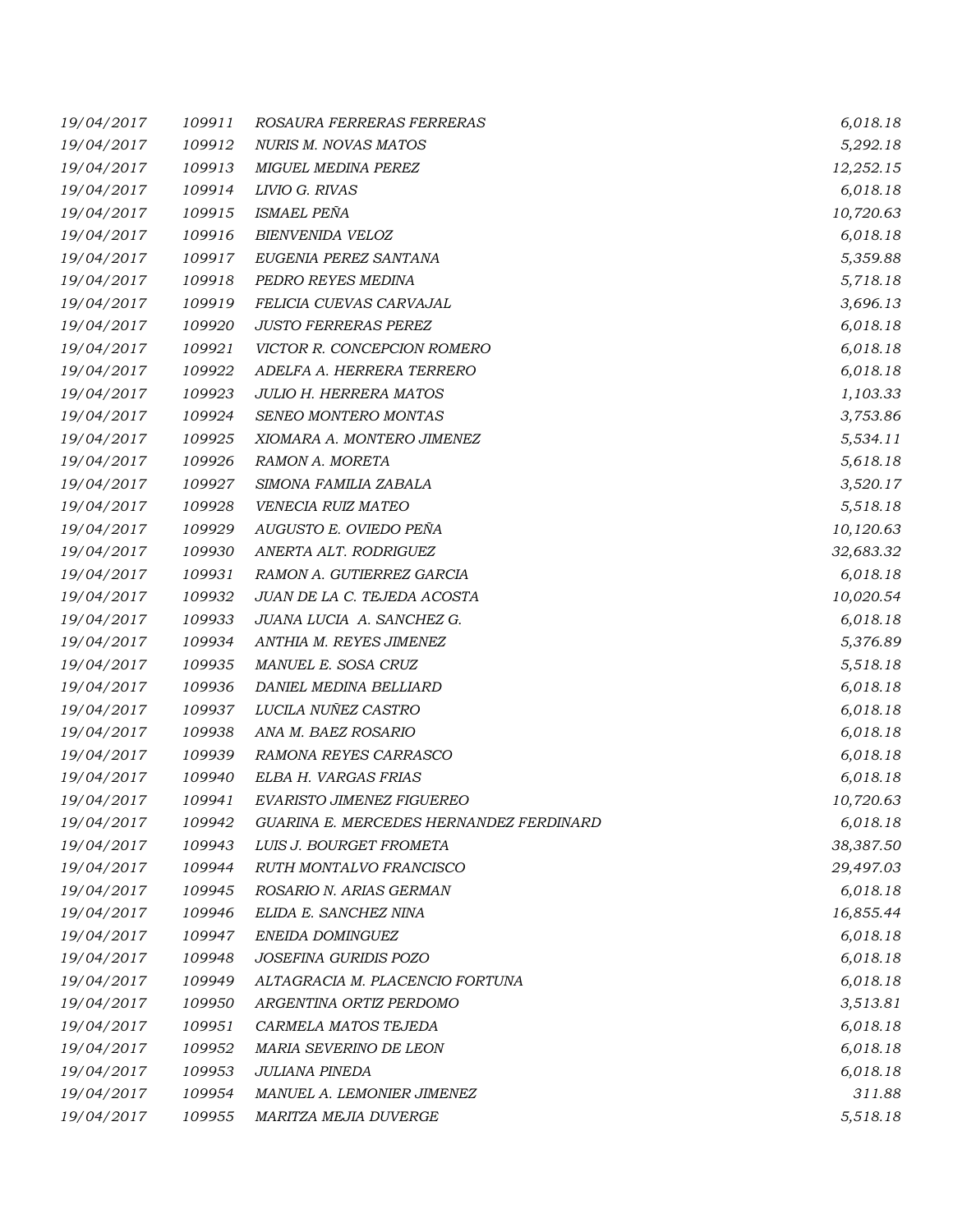| 19/04/2017 | 109956 | <i>JOSEFA REYES APONTE</i>               | 6,018.18   |
|------------|--------|------------------------------------------|------------|
| 19/04/2017 | 109957 | CARMEN MA. MORALES MORALES               | 5,518.18   |
| 19/04/2017 | 109958 | JULIA ARRIAGA PONTIER                    | 6,018.18   |
| 19/04/2017 | 109959 | HILDA L. LAMARCHE UBIERA                 | 3,159.48   |
| 19/04/2017 | 109960 | EDELMIRA RAMIREZ DE ESPINAL              | 6,018.18   |
| 19/04/2017 | 109961 | LUCINDA ESPINAL                          | 5,834.18   |
| 19/04/2017 | 109962 | CARMEN A. CASADO MARTINEZ                | 6,018.18   |
| 19/04/2017 | 109963 | INES JOSE G.                             | 922.18     |
| 19/04/2017 | 109964 | <b>MELANIA BELEN</b>                     | 3,180.56   |
| 19/04/2017 | 109965 | MARINA VASQUEZ M.                        | 6,018.18   |
| 19/04/2017 | 109966 | JUANA JIMENEZ E.                         | 6,018.18   |
| 20/04/2017 | 109967 | <b>COLECTOR DE IMPUESTOS INTERNOS</b>    | 0.00       |
| 20/04/2017 | 109968 | COLECTOR DE IMPUESTOS INTERNOS           | 0.00       |
| 20/04/2017 | 109969 | COLECTOR DE IMPUESTOS INTERNOS           | 86,090.16  |
| 20/04/2017 | 109970 | CAROLYN V. PERALTA ESTRELLA              | 3,900.23   |
| 20/04/2017 | 109971 | JEAN P. CEARA BATLLE                     | 2,735.68   |
| 20/04/2017 | 109972 | JAWAL M. VALERA SANCHEZ                  | 5,184.67   |
| 20/04/2017 | 109973 | BANCO DE RESERVAS DE LA REP. DOMINICANA  | 15,082.96  |
| 20/04/2017 | 109974 | COOPNASEJU                               | 12,043.15  |
| 20/04/2017 | 109975 | CONSEJO DEL PODER JUDICIAL               | 9,426.53   |
| 20/04/2017 | 109976 | CONSEJO DEL PODER JUDICIAL               | 10,879.07  |
| 20/04/2017 | 109977 | COLECTOR DE IMPUESTOS INTERNOS           | 23,082.86  |
| 20/04/2017 | 109978 | COLECTOR DE IMPUESTOS INTERNOS           | 23,082.86  |
| 21/04/2017 | 109979 | <b>NULO EN IMPRESION</b>                 | 0.00       |
| 21/04/2017 | 109980 | <b>NULO EN IMPRESION</b>                 | 0.00       |
| 21/04/2017 | 109981 | ANGEL ML. HERNANDEZ RAMIREZ              | 8,780.35   |
| 21/04/2017 | 109982 | CONSEJO DEL PODER JUDICIAL               | 10,870.00  |
| 21/04/2017 | 109983 | CONSEJO DEL PODER JUDICIAL               | 3,063.00   |
| 21/04/2017 | 109984 | <b>INSTITUTO DE AUXILIOS Y VIVIENDAS</b> | 250.00     |
| 21/04/2017 | 109985 | FONDO DE PENSIONES Y JUBILACIONES        | 0.00       |
| 21/04/2017 | 109986 | CONSEJO DEL PODER JUDICIAL               | 0.00       |
| 21/04/2017 | 109987 | COOPNASEJU                               | 83,476.00  |
| 21/04/2017 | 109988 | COOPNASEJU                               | 138,369.33 |
| 21/04/2017 | 109989 | CONSEJO DEL PODER JUDICIAL               | 875.00     |
| 21/04/2017 | 109990 | CONSEJO DEL PODER JUDICIAL               | 19,823.32  |
| 21/04/2017 | 109991 | FONDO DE PENSIONES Y JUBILACIONES        | 127,313.41 |
| 21/04/2017 | 109992 | CONSEJO DEL PODER JUDICIAL               | 95,705.57  |
| 24/04/2017 | 109993 | ANDRES R. VIDAL ANTIGUA                  | 9,498.15   |
| 24/04/2017 | 109994 | YOCASTA M. MATEO BAEZ                    | 7,478.93   |
| 24/04/2017 | 109995 | LESLY A. PEREZ MATOS                     | 39,378.34  |
| 24/04/2017 | 109996 | CONSEJO DEL PODER JUDICIAL               | 10,013.77  |
| 24/04/2017 | 109997 | CONSEJO DEL PODER JUDICIAL               | 37,149.80  |
| 24/04/2017 | 109998 | COOPNASEJU                               | 6,020.98   |
| 24/04/2017 | 109999 | ELKA M. BIERD TAVERAS                    | 0.00       |
| 24/04/2017 | 110000 | MAYFY F. DEL VALLE AQUINO                | 16,804.39  |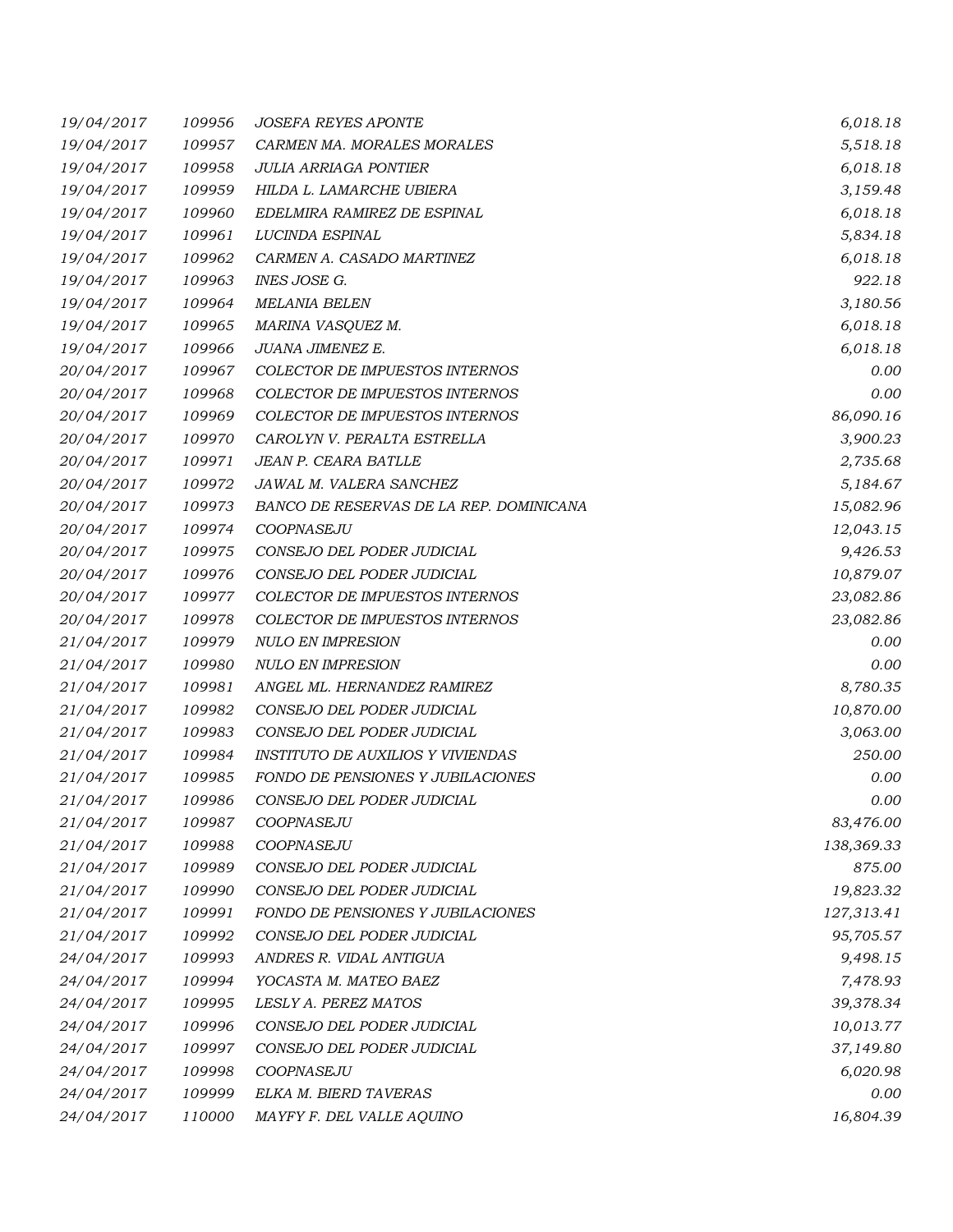| 24/04/2017 | 110001 | CONSEJO DEL PODER JUDICIAL        | 5,148.42  |
|------------|--------|-----------------------------------|-----------|
| 24/04/2017 | 110002 | CONSEJO DEL PODER JUDICIAL        | 14,842.30 |
| 24/04/2017 | 110003 | COOPNASEJU                        | 22,841.06 |
| 24/04/2017 | 110004 | FRANCIS ESPINAL GELABERL          | 0.00      |
| 24/04/2017 | 110005 | CONSEJO DEL PODER JUDICIAL        | 1,750.00  |
| 24/04/2017 | 110006 | CONSEJO DEL PODER JUDICIAL        | 13,392.92 |
| 24/04/2017 | 110007 | COOPNASEJU                        | 32,481.03 |
| 24/04/2017 | 110008 | YENNY DE JS. GONZALEZ PINA        | 7,225.68  |
| 24/04/2017 | 110009 | MIGUEL A. FIGUEREO SANLATE        | 13,656.30 |
| 24/04/2017 | 110010 | CLAUDIO R. LANTIGUA ARIAS         | 0.00      |
| 24/04/2017 | 110011 | SANTOS A. ZORRILLA                | 8,773.89  |
| 24/04/2017 | 110012 | CONSEJO DEL PODER JUDICIAL        | 1,750.00  |
| 24/04/2017 | 110013 | CONSEJO DEL PODER JUDICIAL        | 2,659.17  |
| 24/04/2017 | 110014 | COOPNASEJU                        | 21,658.00 |
| 24/04/2017 | 110015 | CLAUDIO R. LANTIGUA ARIAS         | 6,149.77  |
| 24/04/2017 | 110016 | ELKA M. BIERD TAVAREZ             | 15,603.20 |
| 24/04/2017 | 110017 | FRANCIS ESPINAL GELABERL          | 17,600.20 |
| 25/04/2017 | 110018 | COLECTOR DE IMPUESTOS INTERNOS    | 2,567.85  |
| 25/04/2017 | 110019 | ESTEBAN LORENZO SEGURA DE LA CRUZ | 29,899.00 |
| 25/04/2017 | 110020 | CONSEJO DEL PODER JUDICIAL        | 22,750.00 |
| 25/04/2017 | 110021 | CIRO Y. PEREZ FIGUEREO            | 48,977.75 |
| 25/04/2017 | 110022 | JULIO C. HERNANDEZ JAVIER         | 49,704.13 |
| 25/04/2017 | 110023 | LENIN R. SOSA VASQUEZ             | 51,104.13 |
| 25/04/2017 | 110024 | ALEXIS VASQUEZ ROSADO             | 29,899.00 |
| 25/04/2017 | 110025 | CALEB DE LOS SANTOS MONCION       | 31,649.00 |
| 25/04/2017 | 110026 | JOSE R. POZO LEONARDO             | 31,649.00 |
| 25/04/2017 | 110027 | ROBIN E. SANDOVAL FONTANA         | 51,104.13 |
| 25/04/2017 | 110028 | WASCAR D. ARIAS TEJEDA            | 29,899.00 |
| 25/04/2017 | 110029 | MANUEL DE JS. MATOS ESPINOSA      | 18,800.00 |
| 25/04/2017 | 110030 | WILBERTO JUBILEO MARTINEZ         | 19,675.00 |
| 25/04/2017 | 110031 | MELVIN C. DEL ORBE SANCHEZ        | 17,250.00 |
| 25/04/2017 | 110032 | JOSE ML. DE PADUA MORENO          | 16,375.00 |
| 25/04/2017 | 110033 | HUGO D. REYES PEREZ               | 17,250.00 |
| 25/04/2017 | 110034 | FAUSTO A. DUARTE BLANCO           | 18,125.00 |
| 25/04/2017 | 110035 | BERONICA VARGAS PEREZ             | 17,250.00 |
| 25/04/2017 | 110036 | MIQUELY BAEZ CASTILLO             | 17,250.00 |
| 25/04/2017 | 110037 | ETNOEL D. REYES                   | 17,250.00 |
| 25/04/2017 | 110038 | GEOVANNA LEBRON PENA              | 18,125.00 |
| 25/04/2017 | 110039 | JARLIN ANT. FRIAS FRIAS           | 18,125.00 |
| 25/04/2017 | 110040 | YONATAN I. GARCIA PENA            | 17,250.00 |
| 25/04/2017 | 110041 | MOISES GIL URENA                  | 20,550.00 |
| 25/04/2017 | 110042 | BRENDA M. VARGAS MARTE            | 19,280.45 |
| 25/04/2017 | 110043 | MAROLIN VICENTE MONTERO           | 33,128.00 |
| 25/04/2017 | 110044 | JULIO N. HASSELL JAVIER           | 33,128.00 |
| 25/04/2017 | 110045 | VICTOR J. LUNA ARIAS              | 30,704.00 |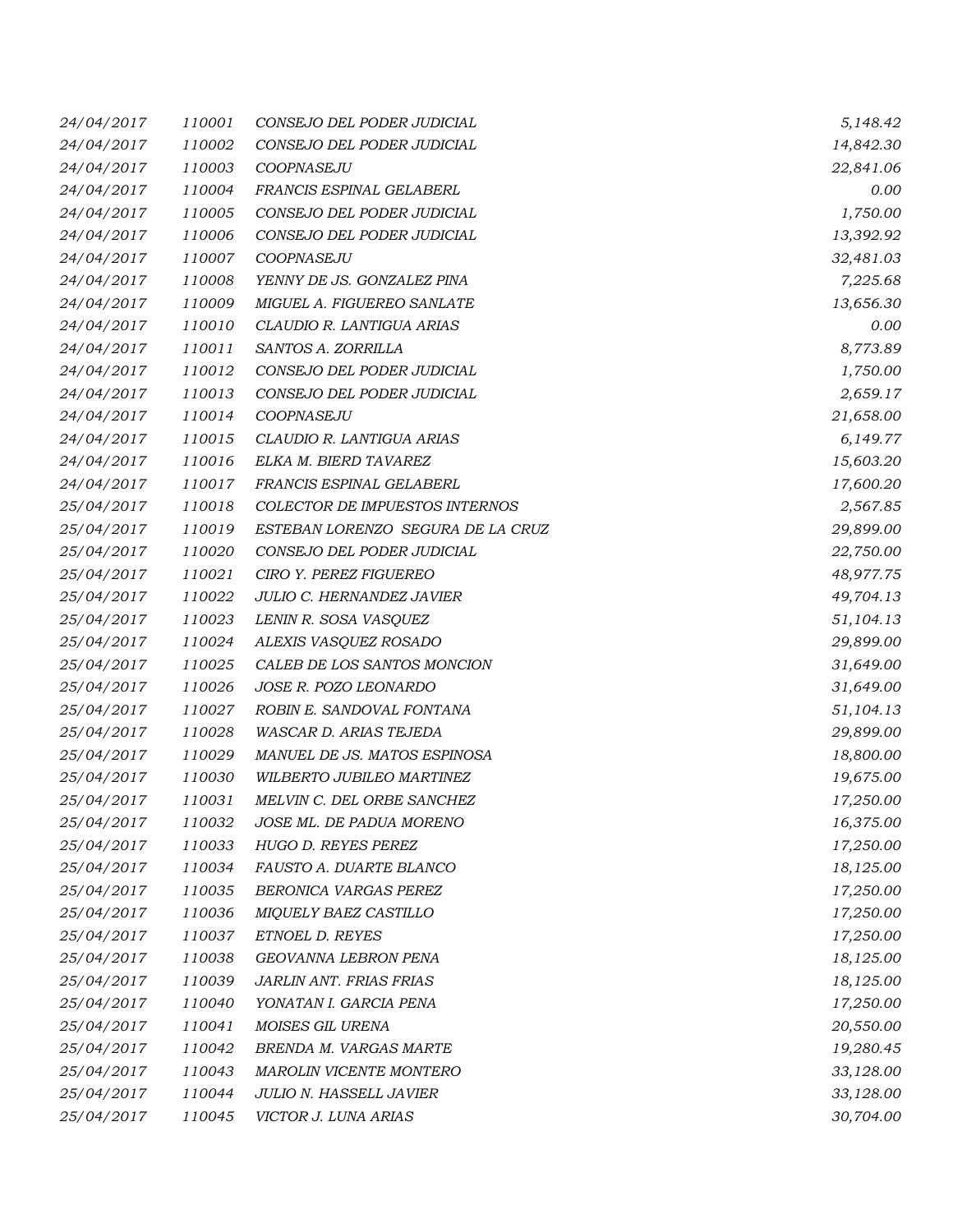| 25/04/2017 | 110046 | ALBA N. RAMIREZ DEL ROSARIO              | 21,859.20     |
|------------|--------|------------------------------------------|---------------|
| 25/04/2017 | 110047 | REYNALDO R. ESPINOSA URBAEZ              | 12,147.92     |
| 25/04/2017 | 110048 | RUBEN ESTEBAN GUERRERO                   | 10,625.83     |
| 25/04/2017 | 110049 | CLARIBEL BERROA DE LOS SANTOS            | 12,200.85     |
| 25/04/2017 | 110050 | CARMEN E. DIAZ RODRIGUEZ                 | 14,331.11     |
| 25/04/2017 | 110051 | JEFFREY VALDEZ PEREZ                     | 36,167.04     |
| 25/04/2017 | 110052 | ANGEL A. MAÑON PIÑA                      | 43,833.88     |
| 25/04/2017 | 110053 | NEFTALI J. FIGUEROA TORRES               | 20,516.81     |
| 25/04/2017 | 110054 | JENNY V. MARTINEZ GALVAN                 | 14,423.73     |
| 25/04/2017 | 110055 | JOEL ANT. ARIAS CRUZ                     | 9,607.49      |
| 25/04/2017 | 110056 | JUAN A. POLANCO MARTINEZ                 | 8,575.43      |
| 25/04/2017 | 110057 | HEUDY A. ACEVEDO MARTINEZ                | 21,648.10     |
| 25/04/2017 | 110058 | OMERI DEL C. MARTINEZ RODRIGUEZ          | 13,260.00     |
| 25/04/2017 | 110059 | CARLOS ALF. VASQUEZ                      | 10,569.74     |
| 25/04/2017 | 110060 | <b>BIANDRA PEREZ RODRIGUEZ</b>           | 19,028.27     |
| 25/04/2017 | 110061 | SUSAN A. FERNANDEZ ACEVEDO               | 19,028.27     |
| 25/04/2017 | 110062 | LUZ MA. VIZCAINO VIZCAINO                | 7,038.16      |
| 25/04/2017 | 110063 | GERARD N. FELIZ PEÑA                     | 15,720.41     |
| 25/04/2017 | 110064 | ARIELY OSORIA CRISOSTOMO                 | 14,441.37     |
| 25/04/2017 | 110065 | FRIENDLY L. FRANCISCO ULLOA              | 9,237.01      |
| 26/04/2017 | 110066 | <b>INSTITUTO DE AUXILIOS Y VIVIENDAS</b> | 425.00        |
| 26/04/2017 | 110067 | FONDO DE PENSIONES Y JUBILACIONES        | 11,277.40     |
| 26/04/2017 | 110068 | CONSEJO DEL PODER JUDICIAL               | 5,638.69      |
| 26/04/2017 | 110069 | CABO DEYBID MEDINA EVANGELISTA           | 3,466.67      |
| 26/04/2017 | 110070 | 2DO. TTE. RADHAMES JIMENEZ               | 4,766.67      |
| 26/04/2017 | 110071 | 2DO. TTE. LUCIANO GARCIA ENCARNACION     | 4,333.33      |
| 26/04/2017 | 110072 | 2DO. TTE. EDWIN ALB. GAVILAN MARTE       | 4,333.33      |
| 26/04/2017 | 110073 | RASO MILCIADES A. ACEVEDO ARIAS          | 4,133.33      |
| 25/04/2017 | 110074 | CHEQUE NULO                              | 0.00          |
| 26/04/2017 | 110075 | CABO ALAN B. CABRERA FELIZ               | 3,466.67      |
| 26/04/2017 | 110076 | 2DO. TTE. RADHAMES JIMENEZ               | 4,766.67      |
| 27/04/2017 | 110077 | MARIO ANT. JIMENEZ CONTRERAS             | 6,210.67      |
| 27/04/2017 | 110078 | MARGARITA CRISTO CRISTO                  | 11,500.00     |
| 27/04/2017 | 110079 | CONSEJO DEL PODER JUDICIAL               | 7,109.83      |
| 27/04/2017 | 110080 | COOPNASEJU                               | 5,055.65      |
| 27/04/2017 | 110081 | CONSEJO DEL PODER JUDICIAL               | 34,694.22     |
| 27/04/2017 | 110082 | <b>FONDO DE PENSIONES Y JUBILACIONES</b> | 10,942,379.33 |
| 27/04/2017 | 110083 | INSTITUTO NACIONAL DE LA VIVIENDA        | 366.95        |
| 27/04/2017 | 110084 | DOMINGA REYNOSO MOLINA                   | 2,000.00      |
| 27/04/2017 | 110085 | EMMACULADA N. DEL ORBE PEREZ             | 4,000.00      |
| 27/04/2017 | 110086 | YAHAIRA ALT. RAMOS QUEZADA               | 3,000.00      |
| 27/04/2017 | 110087 | YANIA MARMOL PUELLO                      | 2,000.00      |
| 27/04/2017 | 110088 | JOHANNA MARTINEZ BATISTA                 | 2,000.00      |
| 27/04/2017 | 110089 | JOSEFINA MERCEDES REYES ESPINAL          | 3,000.00      |
| 27/04/2017 | 110090 | INSTITUTO DE AUXILIOS Y VIVIENDA         | 1,873.69      |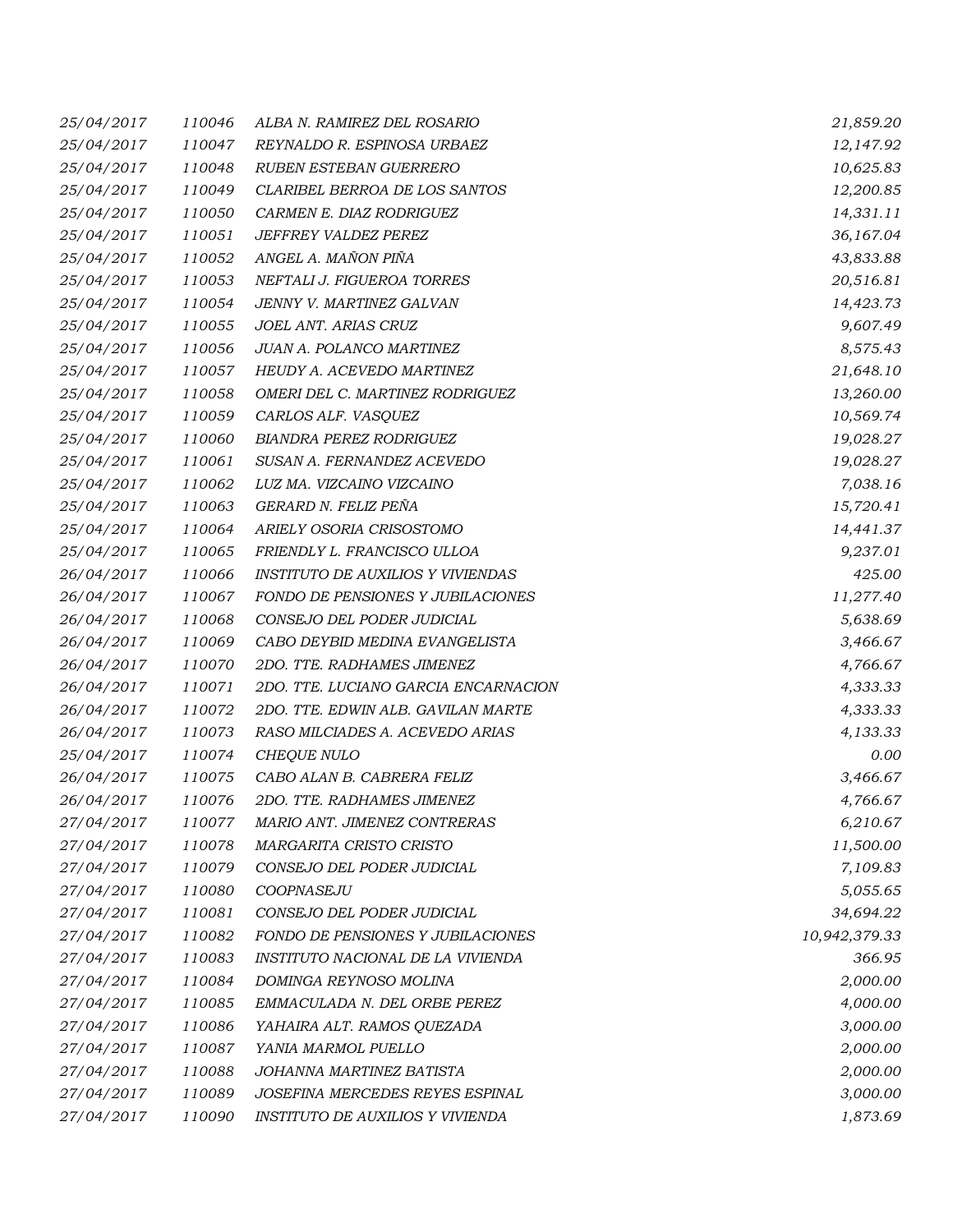| 27/04/2017 | 110091 | FUNDACION DE CREDITO EDUCATIVO           | 350,761.18 |
|------------|--------|------------------------------------------|------------|
| 27/04/2017 | 110092 | CONSEJO DEL PODER JUDICIAL               | 43,056.00  |
| 27/04/2017 | 110093 | CONSEJO DEL PODER JUDICIAL               | 5,000.00   |
| 27/04/2017 | 110094 | CARLOS ML. MENDEZ L.                     | 6,600.00   |
| 27/04/2017 | 110095 | AURA MARIA YBELICE MERCEDES              | 2,000.00   |
| 27/04/2017 | 110096 | LISSET MARIBEL HERNANDEZ PENA            | 6,000.00   |
| 27/04/2017 | 110097 | NURYS LANDA VALDEZ SANCHEZ               | 2,500.00   |
| 27/04/2017 | 110098 | CONSEJO DEL PODER JUDICIAL               | 17,044.50  |
| 27/04/2017 | 110099 | CONSEJO DEL PODER JUDICIAL               | 15,595.83  |
| 27/04/2017 | 110100 | CONSEJO DEL PODER JUDICIAL               | 10,310.20  |
| 27/04/2017 | 110101 | CONSEJO DEL PODER JUDICIAL               | 3,000.00   |
| 27/04/2017 | 110102 | DULCE MARIA AQUINO GONZALEZ              | 3,600.00   |
| 27/04/2017 | 110103 | NAZARET ALMONTE SUAREZ                   | 7,500.00   |
| 27/04/2017 | 110104 | <b>INSTITUTO DE AUXILIOS Y VIVIENDAS</b> | 159,200.00 |
| 27/04/2017 | 110105 | <b>MAILENY RICHIEZ</b>                   | 3,500.00   |
| 27/04/2017 | 110106 | CONSEJO DEL PODER JUDICIAL               | 2,535.39   |
| 27/04/2017 | 110107 | FAVIANA L. MATOS MATOS                   | 2,000.00   |
| 27/04/2017 | 110108 | CONSEJO DEL PODER JUDICIAL               | 703.33     |
| 27/04/2017 | 110109 | <b>WENDY VALERIO DE PARKER</b>           | 5,800.00   |
| 27/04/2017 | 110110 | LAURIDISY SANCHEZ ORTIZ                  | 10,000.00  |
| 27/04/2017 | 110111 | NOHEMI E. FELIZ URBAEZ                   | 6,500.00   |
| 27/04/2017 | 110112 | ANGELITA ROSARIO MONTES DE OCA           | 4,000.00   |
| 27/04/2017 | 110113 | CONSEJO DEL PODER JUDICIAL               | 5,558.67   |
| 27/04/2017 | 110114 | CONSEJO DEL PODER JUDICIAL               | 11,938.90  |
| 27/04/2017 | 110115 | CONSEJO DEL PODER JUDICIAL               | 7,468.75   |
| 27/04/2017 | 110116 | CONSEJO DEL PODER JUDICIAL               | 6,088.89   |
| 27/04/2017 | 110117 | ESCUELA NACIONAL DE LA JUDICATURA        | 24,420.00  |
| 28/04/2017 | 110118 | JEANELLY HIDALGO HERARTE                 | 35,352.44  |
| 28/04/2017 | 110119 | ALAN R. ENCARNACION RAMON                | 17,560.68  |
| 28/04/2017 | 110120 | JOSE D. DE LA ROSA JIMENEZ               | 11,090.97  |
| 28/04/2017 | 110121 | ADELSO ESTEVEZ PAULINO                   | 4,621.24   |
| 28/04/2017 | 110122 | DIOMARIS MORENO VALDEZ                   | 15,858.58  |
| 28/04/2017 | 110123 | FERNANDO A. DIAZ CRUZ                    | 38,262.72  |
| 28/04/2017 | 110124 | MARIA S. DIAZ ALMONTE                    | 38,262.72  |
| 28/04/2017 | 110125 | BRACILIA DEL C. CORTES RAPOSO            | 60,122.87  |
| 28/04/2017 | 110126 | FRANCIA Y. CLASE CLASE                   | 52,021.24  |
| 28/04/2017 | 110127 | DAMARI M. CRUZ ALMANZAR                  | 9,506.54   |
| 28/04/2017 | 110128 | LUIS R. DE LA CRUZ PAULINO               | 19,541.22  |
| 28/04/2017 | 110129 | LAURA M. ROSARIO LUNA                    | 19,541.22  |
| 28/04/2017 | 110130 | LAURA V. LITHGOW ESPEJO                  | 18,484.93  |
| 28/04/2017 | 110131 | EDDY M. PEREZ GUTIERREZ                  | 22,280.95  |
| 28/04/2017 | 110132 | STARLYN R. ESPINAL ALMONTE               | 8,318.22   |
| 28/04/2017 | 110133 | JUNIOR A. NICASIO GARCIA                 | 8,318.22   |
| 28/04/2017 | 110134 | ANEURYS R. RODRIGUEZ PERALTA             | 17,560.68  |
| 28/04/2017 | 110135 | SONIA Y. GARCIA POLANCO                  | 7,922.12   |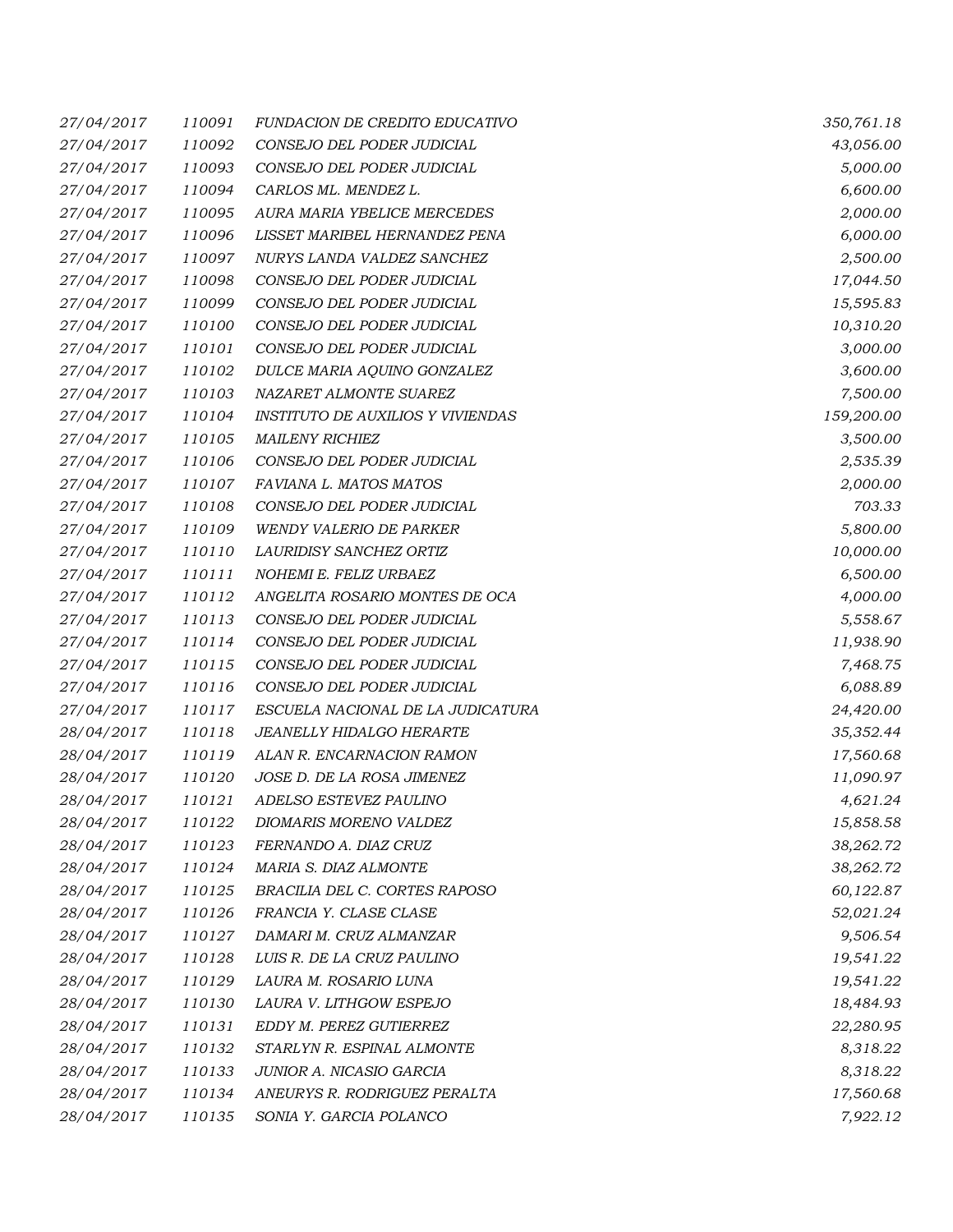| 28/04/2017 | 110136 | RAYDI R. GOMEZ SANTOS             | 7,922.12   |
|------------|--------|-----------------------------------|------------|
| 28/04/2017 | 110137 | DARLIN P. CORNIEL TEJADA          | 9,506.54   |
| 28/04/2017 | 110138 | CANDIDA OLIVO                     | 105,888.07 |
| 28/04/2017 | 110139 | JUAN ANT. REYES UREÑA             | 2,692.07   |
| 28/04/2017 | 110140 | BERTA G. DE LOS M. GOMEZ GIL      | 62,872.38  |
| 28/04/2017 | 110141 | VIDAL A. TORIBIO CRUZ             | 2,692.07   |
| 28/04/2017 | 110142 | LUIS N. GOMEZ GIL                 | 48,457.24  |
| 28/04/2017 | 110143 | ELIZABETH MARTE LIRIO             | 64,152.00  |
| 28/04/2017 | 110144 | ELLIN J. CORDERO TEJADA           | 40,381.00  |
| 28/04/2017 | 110145 | ANGELA MA. GOMEZ PEÑA             | 3,564.00   |
| 28/04/2017 | 110146 | LIDIA A. PUIG FRANCISCO           | 46,662.54  |
| 28/04/2017 | 110147 | ANA A. QUEZADA CONIL              | 9,506.54   |
| 28/04/2017 | 110148 | ANGELICA M. GARCIA FERNANDEZ      | 19,541.22  |
| 28/04/2017 | 110149 | LORENZO A. VARGAS CRUZ            | 9,107.27   |
| 28/04/2017 | 110150 | MILTON C. MONTES POLANCO          | 17,947.12  |
| 28/04/2017 | 110151 | BEATO A. SANTANA TEJADA           | 2,692.07   |
| 28/04/2017 | 110152 | FRANCISCO ALB. ANTIGUA PORTUHONDO | 119,750.40 |
| 28/04/2017 | 110153 | GRISELDA R. SALAZAR TAVERAS       | 17,737.15  |
| 28/04/2017 | 110154 | ALBANIA ALT. CONTRERAS SANCHEZ    | 16,076.14  |
| 28/04/2017 | 110155 | ARIANNY ORTEGA CRISOSTOMO         | 24,360.50  |
| 28/04/2017 | 110156 | LUIS A. TORIBIO AMARANTE          | 24,360.50  |
| 28/04/2017 | 110157 | LLASMIL GOMEZ LOPEZ               | 24,360.50  |
| 28/04/2017 | 110158 | CAROLYN D. BONILLA ESPINO         | 24,954.65  |
| 28/04/2017 | 110159 | ADALGISA M. TEJADA DE AZA         | 57,736.80  |
| 28/04/2017 | 110160 | JOSEFINA COMPRES SANTANA          | 5,384.14   |
| 28/04/2017 | 110161 | ROSMERY MATA DUARTE               | 2,692.07   |
| 28/04/2017 | 110162 | FRANCISCO TORRES DE LA CRUZ       | 200,653.20 |
| 28/04/2017 | 110163 | MAYRA J. DE LA CRUZ LORA          | 37,688.97  |
| 28/04/2017 | 110164 | PEDRO L. GUZMAN LUNA              | 27,727.41  |
| 28/04/2017 | 110165 | EDIS Y. RODRIGUEZ MUÑOZ           | 40,381.01  |
| 28/04/2017 | 110166 | ZOBEIDA MATEO                     | 5,384.14   |
| 28/04/2017 | 110167 | <b>MANUEL GUEVARA FERRERAS</b>    | 42,996.80  |
| 28/04/2017 | 110168 | LIBIS M. MEREJO PEREZ             | 34,996.87  |
| 28/04/2017 | 110169 | ALFREDO GONZALEZ SANCHEZ          | 9,660.94   |
| 28/04/2017 | 110170 | EUDOCIO FERRERAS MEDINA           | 2,692.07   |
| 28/04/2017 | 110171 | LUISA I. MATOS SAMBOY             | 2,692.07   |
| 28/04/2017 | 110172 | CLARO TRINIDAD SANTANA            | 2,692.07   |
| 28/04/2017 | 110173 | DENNIS M. PEREZ GUZMAN            | 2,692.07   |
| 28/04/2017 | 110174 | DIOGENES OGANDO OGANDO            | 57,879.47  |
| 28/04/2017 | 110175 | JOSELYN A. MATEO SALCIE           | 11,799.34  |
| 28/04/2017 | 110176 | ROSA ALCANTARA RAMIREZ            | 59,875.20  |
| 28/04/2017 | 110177 | JUANA M. CONCEPCION MORETA        | 32,304.84  |
| 28/04/2017 | 110178 | MELANIO MATOS JIMENEZ             | 17,947.12  |
| 28/04/2017 | 110179 | ZORAIRA MARQUEZ MERAN             | 31,407.46  |
| 28/04/2017 | 110180 | GERMAN RAMIREZ RAMIREZ            | 2,692.07   |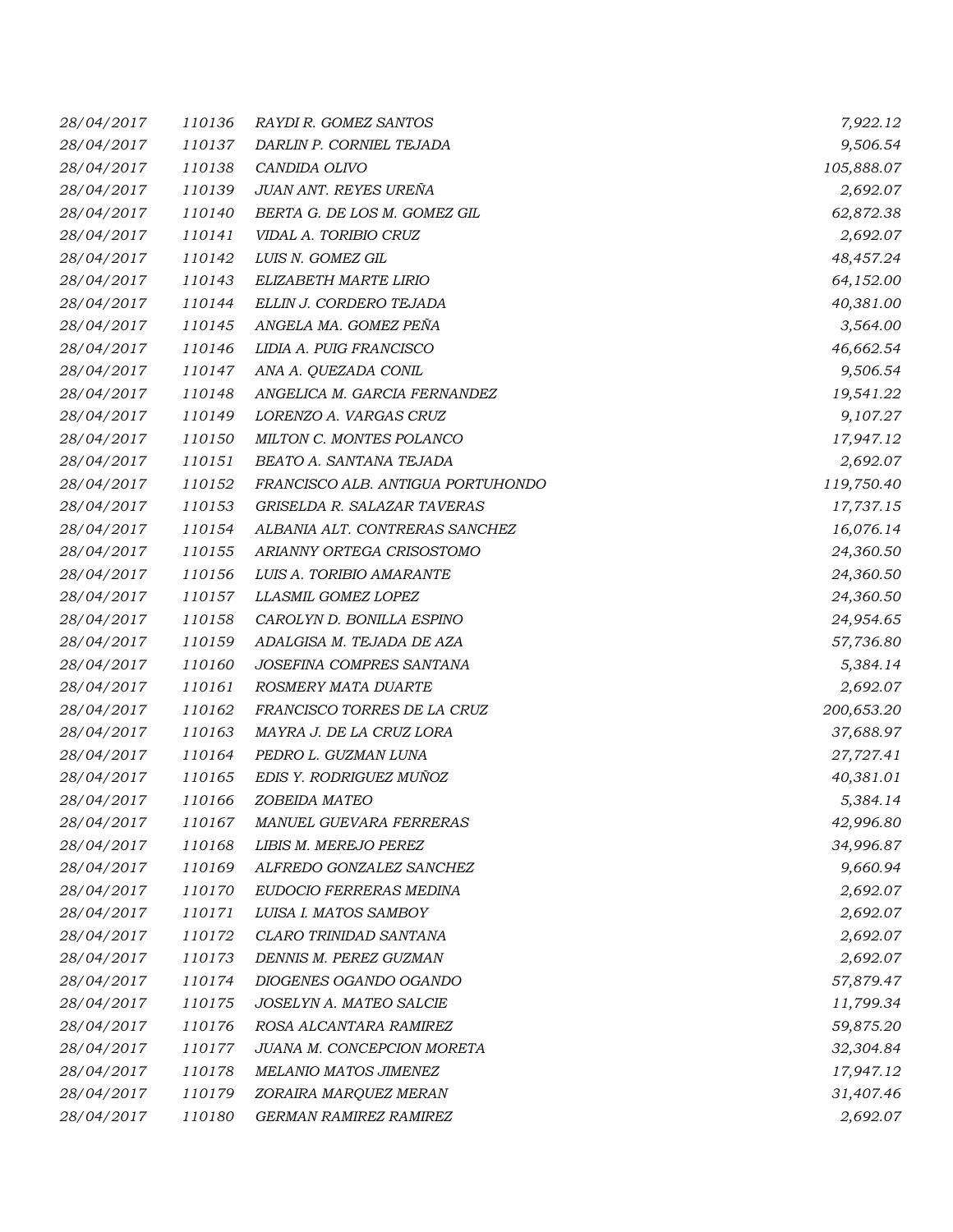| 28/04/2017 | 110181 | EDGAR E. PIÑA MATEO                      | 13,011.66     |
|------------|--------|------------------------------------------|---------------|
| 28/04/2017 | 110182 | VALDEMIRA BAUTISTA LEBRON                | 20,190.51     |
| 28/04/2017 | 110183 | NELY J. ARNAUT DE LOS SANTOS             | 2,243.39      |
| 28/04/2017 | 110184 | DOMINGA T. MORILLO MONTERO               | 2,692.07      |
| 28/04/2017 | 110185 | WILFREDO ENCARNACION JIMENEZ             | 6,730.17      |
| 28/04/2017 | 110186 | JACKELINE DE JS. TORIBIO FORTUNA         | 26,920.68     |
| 28/04/2017 | 110187 | JAVIERCA ANT. GOMEZ                      | 197,929.12    |
| 28/04/2017 | 110188 | FRANKLIN Y. CABREJA DE LA ROSA           | 8,318.22      |
| 28/04/2017 | 110189 | BRUNILDA FORTUNA RUBEN                   | 26,920.70     |
| 28/04/2017 | 110190 | ANA A. HENRIQUEZ GUZMAN                  | 34,099.54     |
| 28/04/2017 | 110191 | WANDA Y. VARGAS PERALTA                  | 48,788.22     |
| 28/04/2017 | 110192 | JOSE N. ESTEVEZ RODRIGUEZ                | 7,178.85      |
| 28/04/2017 | 110193 | EVELYN G. GARCIA VALDEZ                  | 21,983.86     |
| 28/04/2017 | 110194 | SANTO A. CASILLA BAUTISTA                | 21,257.68     |
| 28/04/2017 | 110195 | VICTOR M. MOREL DE LA PAZ                | 21,257.68     |
| 28/04/2017 | 110196 | ROBERT O. VASQUEZ VALDEZ                 | 21,257.68     |
| 28/04/2017 | 110197 | DOMINGO ANT. GUERRERO CALDERON           | 4,486.78      |
| 28/04/2017 | 110198 | MERY S. SEVERINO VASQUEZ                 | 55,652.87     |
| 28/04/2017 | 110199 | JOSE BDO. MERCEDES PEÑA                  | 4,486.78      |
| 28/04/2017 | 110200 | MEDARDO ANT. RINCON MARTINEZ             | 4,381.79      |
| 28/04/2017 | 110201 | JOSE A. REYES MEJIA                      | 2,692.07      |
| 28/04/2017 | 110202 | MAXIMILIANO PEGUERO DE AZA               | 24,228.62     |
| 28/04/2017 | 110203 | ANDRES DIAZ DEL ROSARIO                  | 6,730.17      |
| 28/04/2017 | 110204 | YENNI PEREZ PEREZ                        | 28,519.61     |
| 28/04/2017 | 110205 | EDWIN POUERIET ROSARIO                   | 9,506.54      |
| 28/04/2017 | 110206 | RAFAEL J. CASTILLO DE MORLA              | 28,519.61     |
| 28/04/2017 | 110207 | ARANIBAL MANZANO ZAPATA                  | 19,741.84     |
| 28/04/2017 | 110208 | VANESA E. CHARLES CRUZ                   | 9,506.54      |
| 28/04/2017 | 110209 | ESTEFANI Y. ALTAGRACIA MEJIA             | 9,506.54      |
| 28/04/2017 | 110210 | <b>CARMEN CRUZ</b>                       | 21,536.56     |
| 28/04/2017 | 110211 | SARA MARTE MARTINEZ                      | 5,384.14      |
| 28/04/2017 | 110212 | HECTOR F. MARTINEZ                       | 2,692.07      |
| 28/04/2017 | 110213 | ABRAHAM GARCIA                           | 26,472.02     |
| 28/04/2017 | 110214 | MARIA E. ESTEVEZ MEJIA                   | 64,152.00     |
| 28/04/2017 | 110215 | REGINA SANCHEZ TORIBIO                   | 13,011.67     |
| 28/04/2017 | 110216 | ROSA E. ALMONTE R. DE VENTURA            | 34,996.91     |
| 28/04/2017 | 110217 | COOPNASEJU                               | 0.00          |
| 28/04/2017 | 110218 | COOPNASEJU                               | 83,482.29     |
| 28/04/2017 | 110219 | COLECTOR DE IMPUESTOS INTERNOS           | 2,325,432.74  |
| 28/04/2017 | 110220 | <b>FONDO DE PENSIONES Y JUBILACIONES</b> | 19,430,558.62 |
| 28/04/2017 | 110221 | <b>COLECTOR DE IMPUESTOS INTERNOS</b>    | 256,117.84    |
| 28/04/2017 | 110222 | COLECTOR DE IMPUESTOS INTERNOS           | 25,046,978.28 |
|            |        | TOTAL RD\$                               | 67,433,748.46 |